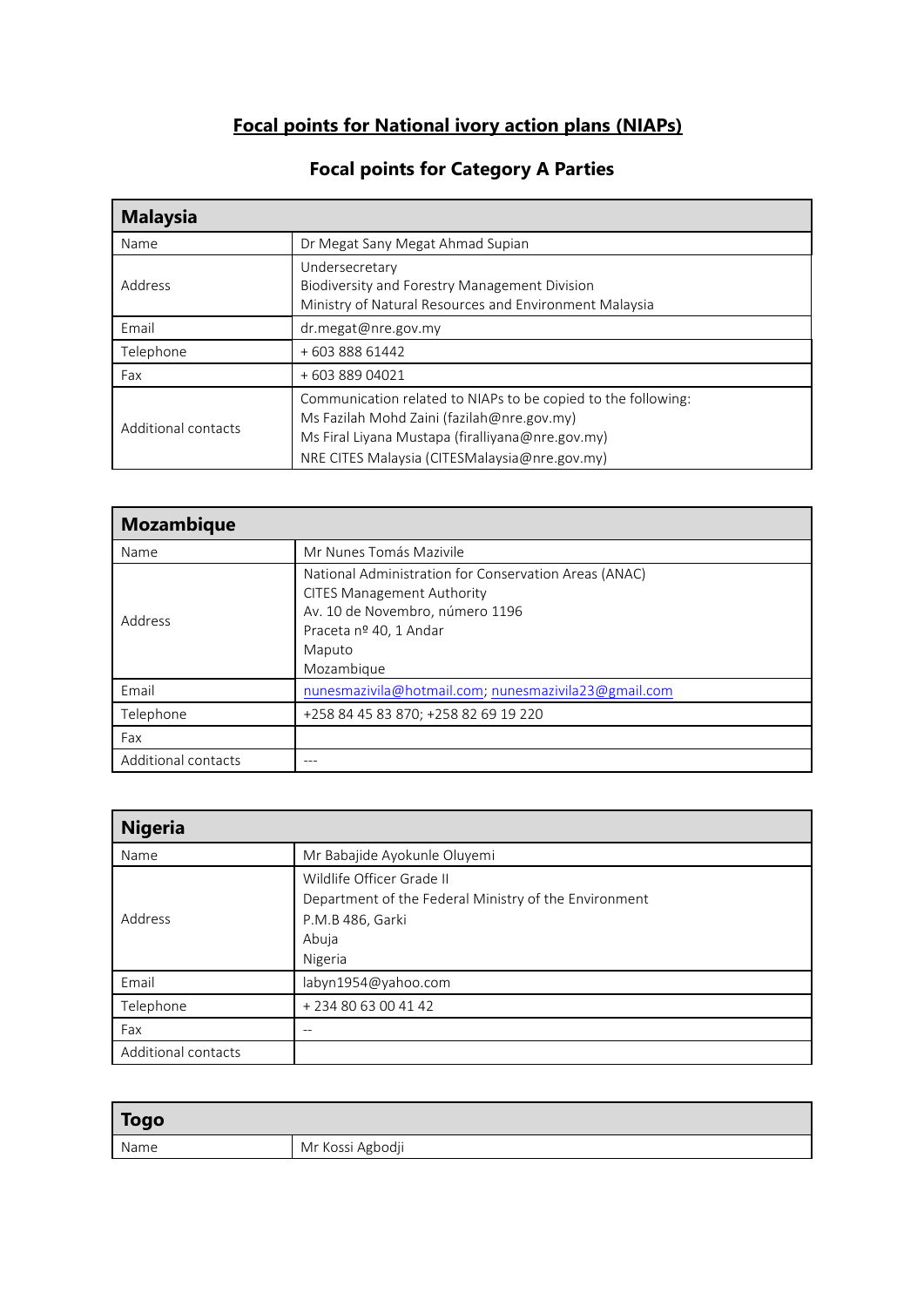| Address             | Ministry of Environment and Forest Resources<br>52 Qad, rue de la Kozah<br>B.P. 355 - LOME<br>Togo |
|---------------------|----------------------------------------------------------------------------------------------------|
| Email               | kossithomasgodson@gmail.com; direfaune@yahoo.fr                                                    |
| Telephone           | +228 22 21 40 29; mobile: +228 90 92 98 52                                                         |
| Fax                 | +228 22 21 40 29                                                                                   |
| Additional contacts |                                                                                                    |

| <b>Viet Nam</b>     |                                                                                                                                                                          |
|---------------------|--------------------------------------------------------------------------------------------------------------------------------------------------------------------------|
| Name                | Mr Vuong Tien Manh                                                                                                                                                       |
| Address             | Scientific and Enforcement Coordinator<br>Viet Nam CITES Management Authority<br>Ministry of Agriculture and Rural Development<br>2 Ngoc Ha Street<br>Ha Noi<br>Viet Nam |
| Email               | hyderabadmanh@gmail.com                                                                                                                                                  |
| Telephone           | + 84 4 3733 5676                                                                                                                                                         |
| Fax                 | + 84 4 3734 6742                                                                                                                                                         |
| Additional contacts | ---                                                                                                                                                                      |

## **Focal points for Category B Parties**

| <b>Hong Kong SAR of China</b> |                                                                                                                                                                                             |
|-------------------------------|---------------------------------------------------------------------------------------------------------------------------------------------------------------------------------------------|
| Name                          | Mr Timothy Lam                                                                                                                                                                              |
| Address                       | <b>Endangered Species Protection Division</b><br>Agriculture, Fisheries and Conservation Department<br>6/F Cheung Sha Wan Government Offices, 303 Cheung Sha Wan Road, Kowloon<br>Hong Kong |
| Email                         | timothy fn lam@afcd.gov.hk                                                                                                                                                                  |
| Telephone                     | ---                                                                                                                                                                                         |
| Fax                           |                                                                                                                                                                                             |
| Additional contacts           |                                                                                                                                                                                             |

## **Focal points for Category C Parties**

| Angola    |                                               |
|-----------|-----------------------------------------------|
| Name      | Mr Joaquim Manuel                             |
| Address   | Director, Biodiversity and Conservation Areas |
|           | Ministry of Environment                       |
|           | Luanda                                        |
|           | Angola                                        |
| Email     | mjicky1@gmail.com                             |
| Telephone | +244 928 551 381                              |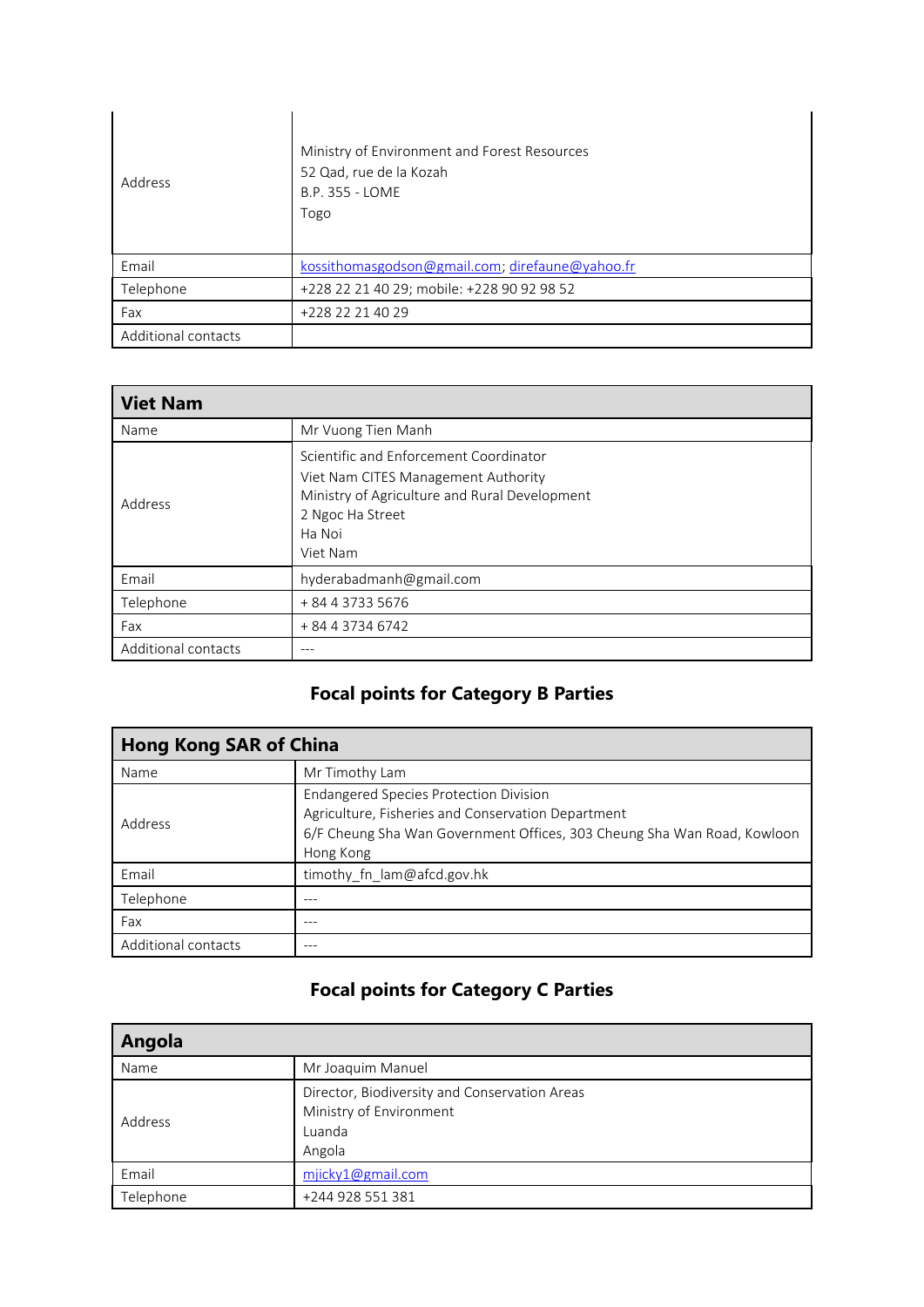| Fax                 | ---                                    |
|---------------------|----------------------------------------|
| Additional contacts | Albertina Nzuzi: wetekalandi@gmail.com |

| <b>Cambodia</b>     |                                                              |
|---------------------|--------------------------------------------------------------|
| Name                | Mr Heng Kimchhay                                             |
| Address             | Vice-Chief Office of Department of Wildlife and Biodiversity |
|                     | FORESTRY ADMINISTRATION                                      |
|                     | #40 Preah Norodom Blvd.                                      |
|                     | Khan Daun Penh                                               |
|                     | Phnom Penh                                                   |
| Email               | hengkimchhay@gmail.com                                       |
| Telephone           | +855-12-56 26 51                                             |
| Fax                 | +855-23-21 22 01                                             |
| Additional contacts | phallasuon2012@gmail.com                                     |

| <b>Cameroon</b>     |                                                                                                                                                                                                          |
|---------------------|----------------------------------------------------------------------------------------------------------------------------------------------------------------------------------------------------------|
| Name                | Mr Tafuedong Valdes Staline                                                                                                                                                                              |
| Address             | Specialiste de la Faune<br>Sous-Direction de la Valorisation et de l'Expoitation de la Faune<br>Ministère des Forêts et de la Faune<br>Ministry of Forestry and Wildlife (MINFOF)<br>Yaounde<br>Cameroon |
| Email               | stavaldes@yahoo.fr; stalivald@gmail.com                                                                                                                                                                  |
| Telephone           | +237 662312030 / +237 653345115                                                                                                                                                                          |
| Fax                 |                                                                                                                                                                                                          |
| Additional contacts | Communication related to NIAPs to be copied to the following:<br>lekealemjoseph@yahoo.fr; mbabale@yahoo.fr; nyongwenj@yahoo.fr;<br>okwolx@yahoo.fr                                                       |

| Congo               |                                                                                                                                                               |
|---------------------|---------------------------------------------------------------------------------------------------------------------------------------------------------------|
| Name                | Mr. Jean Bosco Nganongo                                                                                                                                       |
| Address             | Directeur de la Faune et des Aires Protégées<br>Ministere de l'Economie Forestière, du Développement Durable et de<br>l'Environnement<br>Brazzaville<br>Congo |
| Email               | nganongojb@gmail.com                                                                                                                                          |
| Telephone           | +242 055519926 / 064069923 / 226133401                                                                                                                        |
| Fax                 |                                                                                                                                                               |
| Additional contacts |                                                                                                                                                               |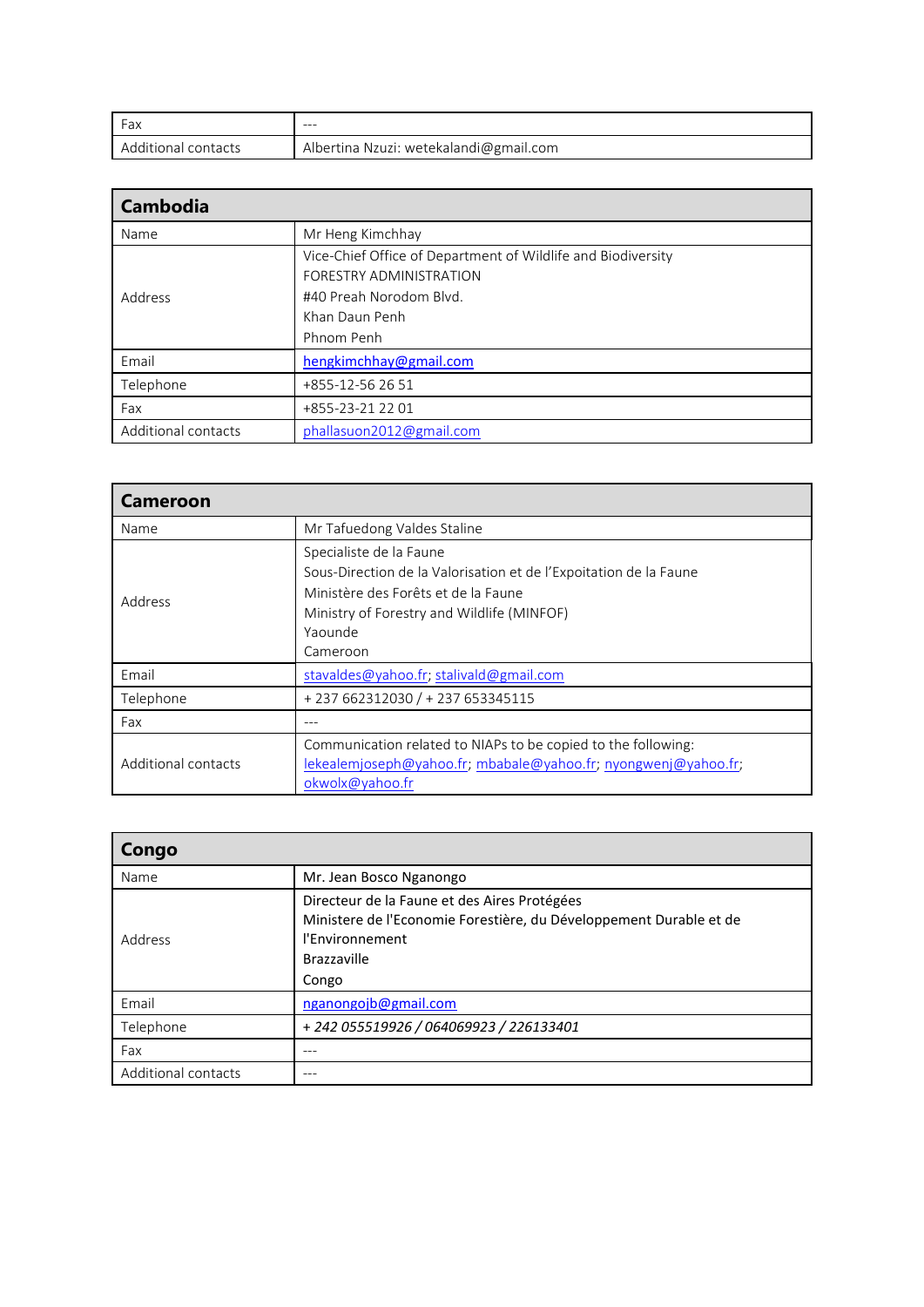| <b>Democratic Republic of the Congo</b> |                                                               |  |
|-----------------------------------------|---------------------------------------------------------------|--|
| Name                                    | Mr Gilbert Ndjadi Ongembe                                     |  |
| Address                                 | Institut Congolais pour la Conservation de la Nature (ICCN)   |  |
|                                         | Coordination de la CITES                                      |  |
|                                         | Organe de Gestion                                             |  |
|                                         | 13, Avenue des Cliniques                                      |  |
|                                         | Commune de la Gombe                                           |  |
|                                         | Kinshasa                                                      |  |
|                                         | Democratic Republic of the Congo                              |  |
| Email                                   | gilbertndjadi@gmail.com                                       |  |
| Telephone                               | +243 (0) 846 668 787; +243 (0) 815 529 611                    |  |
| Fax                                     |                                                               |  |
| Additional contacts                     | Communication related to NIAPs to be copied to the following: |  |
|                                         | Mr Crispin Mahamba Kamate,                                    |  |
|                                         | E-mail: crispinmahamba@gmail.com,                             |  |
|                                         | Telephone: +243 (0) 810 477 645 ; +243 (0) 840614529 ;        |  |
|                                         | coordinationcitesrdc@gmail.com                                |  |
|                                         | Telephone: +243 (0) 896 489 419                               |  |

| <b>Ethiopia</b>     |                                                                                                                                                                            |
|---------------------|----------------------------------------------------------------------------------------------------------------------------------------------------------------------------|
| Name                | Mr Daniel Pawlos                                                                                                                                                           |
| Address             | Director, Wildlife Trafficking Control Directorate,<br>Chair of HA-WEN<br>Ethiopian Wildlife Conservation Authority (EWCA)<br><b>PO BOX 386</b><br>Addis Ababa<br>Ethiopia |
| Email               | danielewca@gmail.com                                                                                                                                                       |
| Telephone           | +251 115 1514 26 (office) / + 251 911 18 61 73 (mobile)                                                                                                                    |
| Fax                 | +251 115 54 68 04                                                                                                                                                          |
| Additional contacts | N/A                                                                                                                                                                        |

| Gabon               |                                                                                                              |
|---------------------|--------------------------------------------------------------------------------------------------------------|
| Name                | Mr Serge Mibambani Ndimba                                                                                    |
| Address             | Ministry of Environment and Forests<br>B.P.1128 Libreville<br>Gabon                                          |
| Email               | sergemib@yahoo.fr                                                                                            |
| Telephone           | + 241 07 57 95 78                                                                                            |
| Fax                 |                                                                                                              |
| Additional contacts | MEYE Brice: meyebrice@yahoo.fr, Lee White: lwhite@parcsgabon.ga, Bertrand<br>Ngabou: bertrandngabou@yahoo.fr |

| $\Box$ Lao People's Democratic Republic |                                      |
|-----------------------------------------|--------------------------------------|
| Name                                    | Mr. Chanthone PHOTHITAY              |
| Address                                 | Deputy Director of Protection Forest |